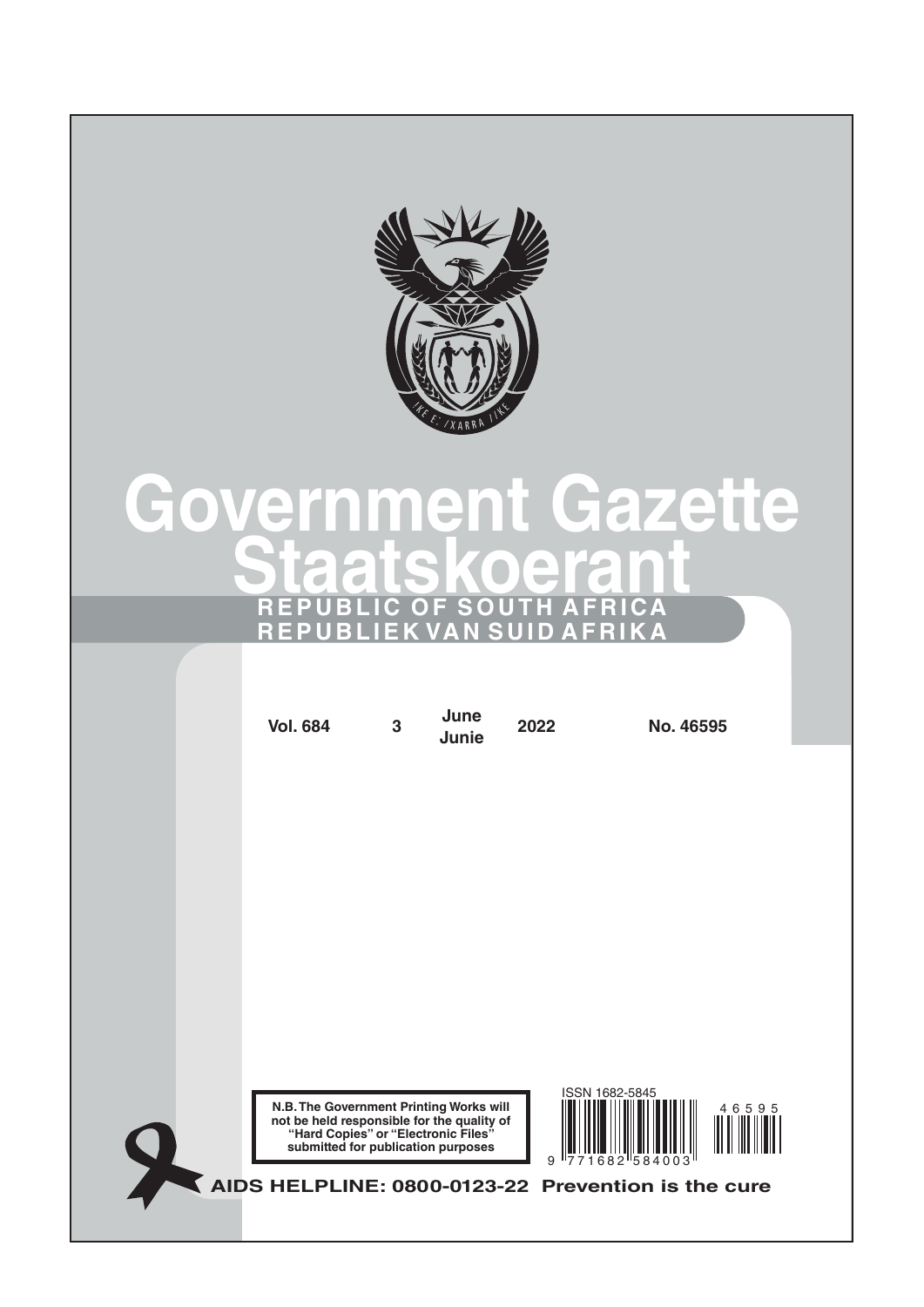### **IMPORTANT NOTICE:**

**The GovernmenT PrinTinG Works Will noT be held resPonsible for any errors ThaT miGhT occur due To The submission of incomPleTe / incorrecT / illeGible coPy.**

**no fuTure queries Will be handled in connecTion WiTh The above.**

#### **Contents**

*No.*

*Page No.*

| Trade and Industry, Department of / Handel en Nywerheid, Departement van |  |  |  |
|--------------------------------------------------------------------------|--|--|--|
|                                                                          |  |  |  |

| 1101 |  |
|------|--|
|      |  |

# **LIST OF TARIFF RATES**

FOR PUBLICATION OF LIQUOR NOTICES

## **COMMENCEMENT: 1 APRIL 2018**

| <b>Pricing for Fixed Price Notices</b>                     |                      |  |  |
|------------------------------------------------------------|----------------------|--|--|
| <b>Notice Type</b>                                         | <b>New Price (R)</b> |  |  |
| Application for Liquor Licence - National                  | 151.32               |  |  |
| Application for Transfer of Liquor License - National      | 151.32               |  |  |
| Application for Liquor Licence - Gauteng                   | 151.32               |  |  |
| Application for Liquor Licence - Mpumalanga                | 151.32               |  |  |
| Application for Transfer of Liquor License - Mpumalanga    | 151.32               |  |  |
| Application for Liquor Licence - Northern Cape             | 151.32               |  |  |
| Application for Transfer of Liquor License - Northern Cape | 151.32               |  |  |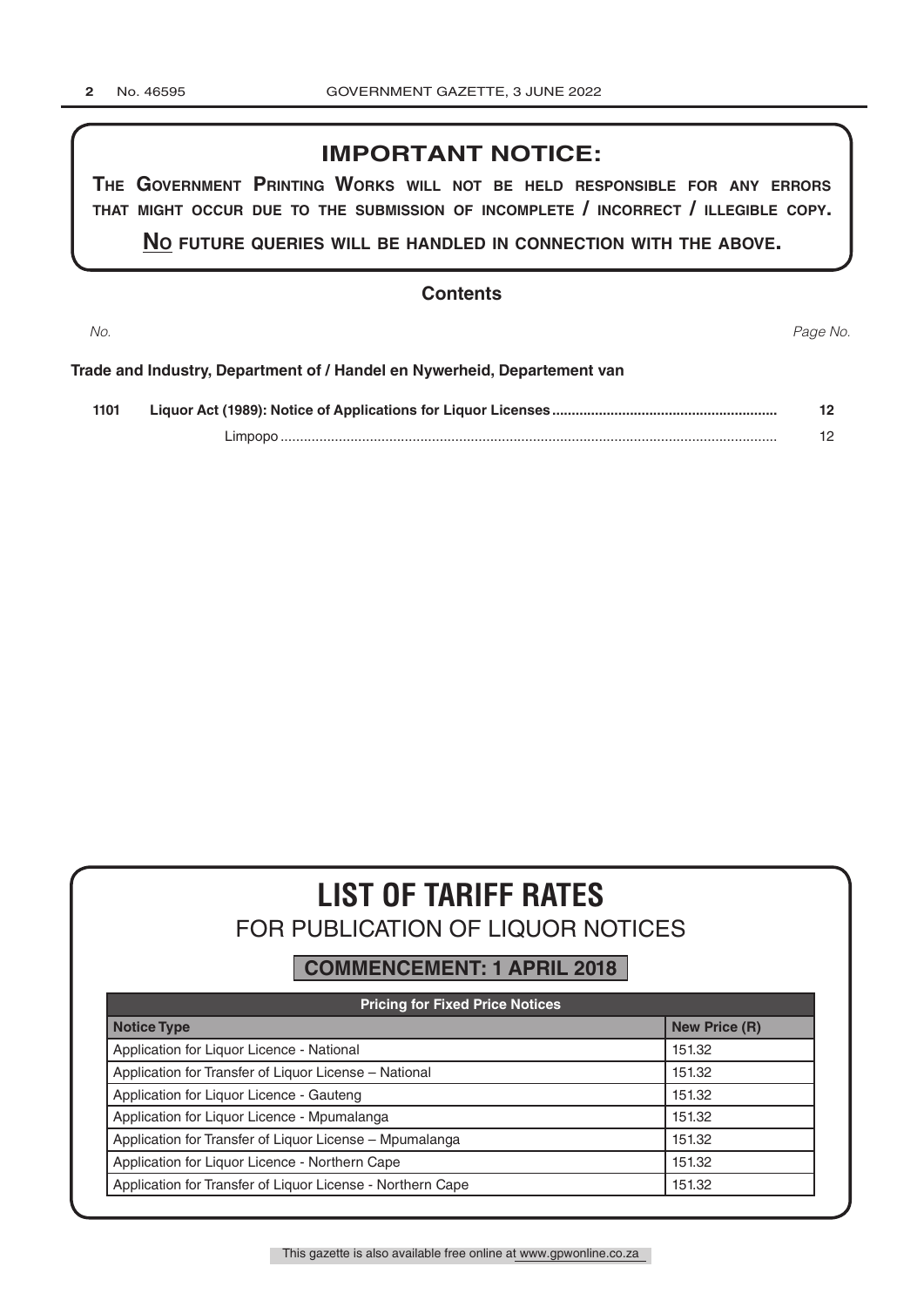

government printing Department:<br>Government Printing Works **REPUBLIC OF SOUTH AFRICA** 

# **HIGH ALERT: SCAM WARNING!!!**

### **TO ALL SUPPLIERS AND SERVICE PROVIDERS OF THE GOVERNMENT PRINTING WORKS**

It has come to the attention of the *GOVERNMENT PRINTING WORKS* that there are certain unscrupulous companies and individuals who are defrauding unsuspecting businesses disguised as representatives of the *Government Printing Works* (*GPW*).

The scam involves the fraudsters using the letterhead of *GPW* to send out fake tender bids to companies and requests to supply equipment and goods.

Although the contact person's name on the letter may be of an existing official, the contact details on the letter are not the same as the *Government Printing Works*'. When searching on the Internet for the address of the company that has sent the fake tender document, the address does not exist.

The banking details are in a private name and not company name. Government will never ask you to deposit any funds for any business transaction. *GPW* has alerted the relevant law enforcement authorities to investigate this scam to protect legitimate businesses as well as the name of the organisation.

Example of e-mails these fraudsters are using:

#### **PROCUREMENT@GPW-GOV.ORG**

Should you suspect that you are a victim of a scam, you must urgently contact the police and inform the *GPW*.

*GPW* has an official email with the domain as **@gpw.gov.za**

Government e-mails DO NOT have org in their e-mail addresses. All of these fraudsters also use the same or very similar telephone numbers. Although such number with an area code 012 looks like a landline, it is not fixed to any property.

*GPW* will never send you an e-mail asking you to supply equipment and goods without a purchase/order number. *GPW* does not procure goods for another level of Government. The organisation will not be liable for actions that result in companies or individuals being resultant victims of such a scam.

*Government Printing Works* gives businesses the opportunity to supply goods and services through RFQ / Tendering process. In order to be eligible to bid to provide goods and services, suppliers must be registered on the National Treasury's Central Supplier Database (CSD). To be registered, they must meet all current legislative requirements (e.g. have a valid tax clearance certificate and be in good standing with the South African Revenue Services - SARS).

 The tender process is managed through the Supply Chain Management (SCM) system of the department. SCM is highly regulated to minimise the risk of fraud, and to meet objectives which include value for money, open and effective competition, equitability, accountability, fair dealing, transparency and an ethical approach. Relevant legislation, regulations, policies, guidelines and instructions can be found on the tender's website.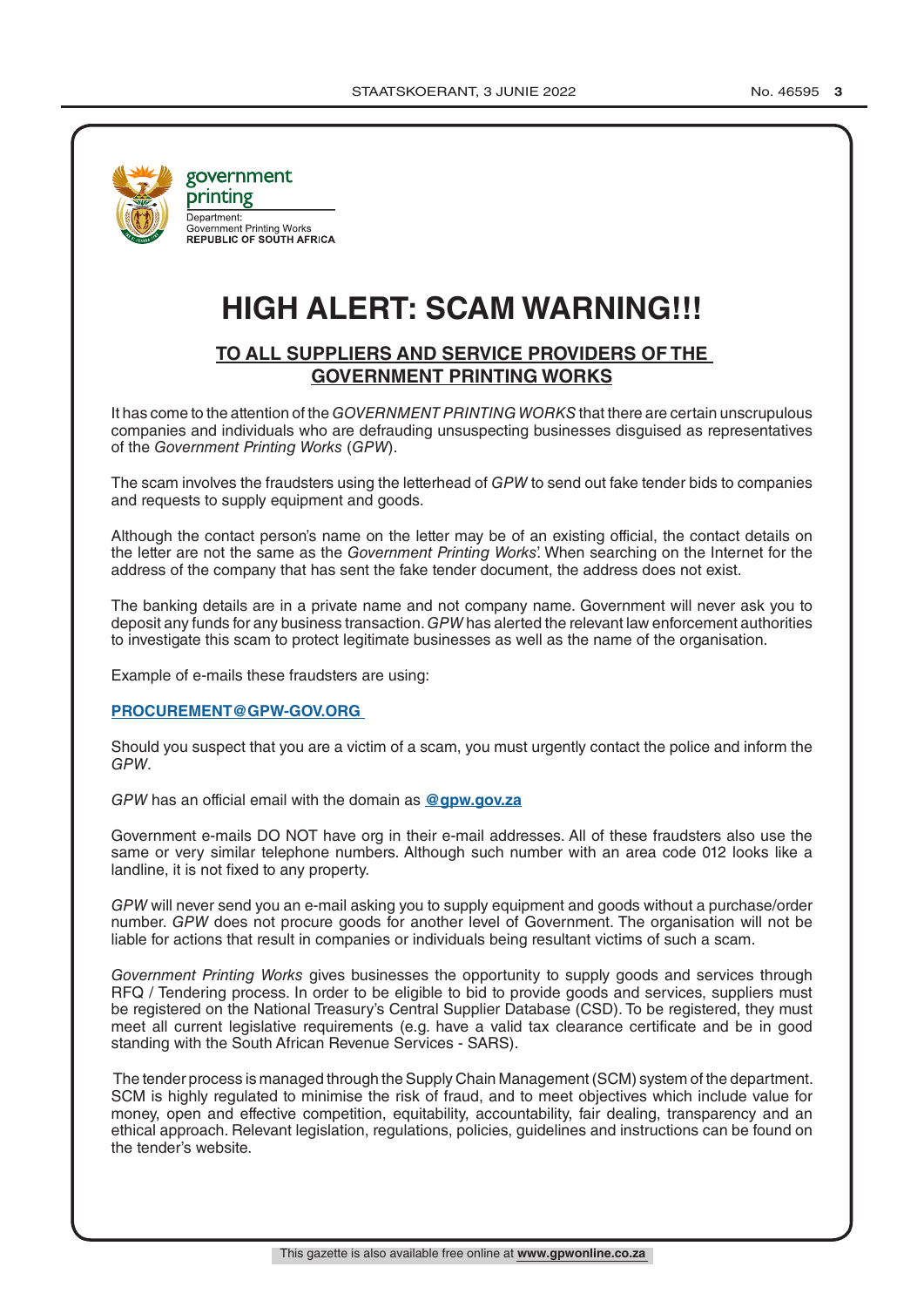#### **Fake Tenders**

National Treasury's CSD has launched the Government Order Scam campaign to combat fraudulent requests for quotes (RFQs). Such fraudulent requests have resulted in innocent companies losing money. We work hard at preventing and fighting fraud, but criminal activity is always a risk.

#### **How tender scams work**

There are many types of tender scams. Here are some of the more frequent scenarios:

Fraudsters use what appears to be government department stationery with fictitious logos and contact details to send a fake RFQ to a company to invite it to urgently supply goods. Shortly after the company has submitted its quote, it receives notification that it has won the tender. The company delivers the goods to someone who poses as an official or at a fake site. The Department has no idea of this transaction made in its name. The company is then never paid and suffers a loss.

#### OR

Fraudsters use what appears to be government department stationery with fictitious logos and contact details to send a fake RFQ to Company A to invite it to urgently supply goods. Typically, the tender specification is so unique that only Company B (a fictitious company created by the fraudster) can supply the goods in question.

Shortly after Company A has submitted its quote it receives notification that it has won the tender. Company A orders the goods and pays a deposit to the fictitious Company B. Once Company B receives the money, it disappears. Company A's money is stolen in the process.

Protect yourself from being scammed

- If you are registered on the supplier databases and you receive a request to tender or quote that seems to be from a government department, contact the department to confirm that the request is legitimate. Do not use the contact details on the tender document as these might be fraudulent.
- Compare tender details with those that appear in the Tender Bulletin, available online at **www.gpwonline.co.za**
- Make sure you familiarise yourself with how government procures goods and services. Visit the tender website for more information on how to tender.
- If you are uncomfortable about the request received, consider visiting the government department and/or the place of delivery and/or the service provider from whom you will be sourcing the goods.
- In the unlikely event that you are asked for a deposit to make a bid, contact the SCM unit of the department in question to ask whether this is in fact correct.

Any incidents of corruption, fraud, theft and misuse of government property in the *Government Printing Works* can be reported to:

Supply Chain Management: Ms. Anna Marie Du Toit, Tel. (012) 748 6292. Email: **Annamarie.DuToit@gpw.gov.za**

Marketing and Stakeholder Relations: Ms Bonakele Mbhele, at Tel. (012) 748 6193. Email: **Bonakele.Mbhele@gpw.gov.za** 

Security Services: Mr Daniel Legoabe, at tel. (012) 748 6176. Email: **Daniel.Legoabe@gpw.gov.za**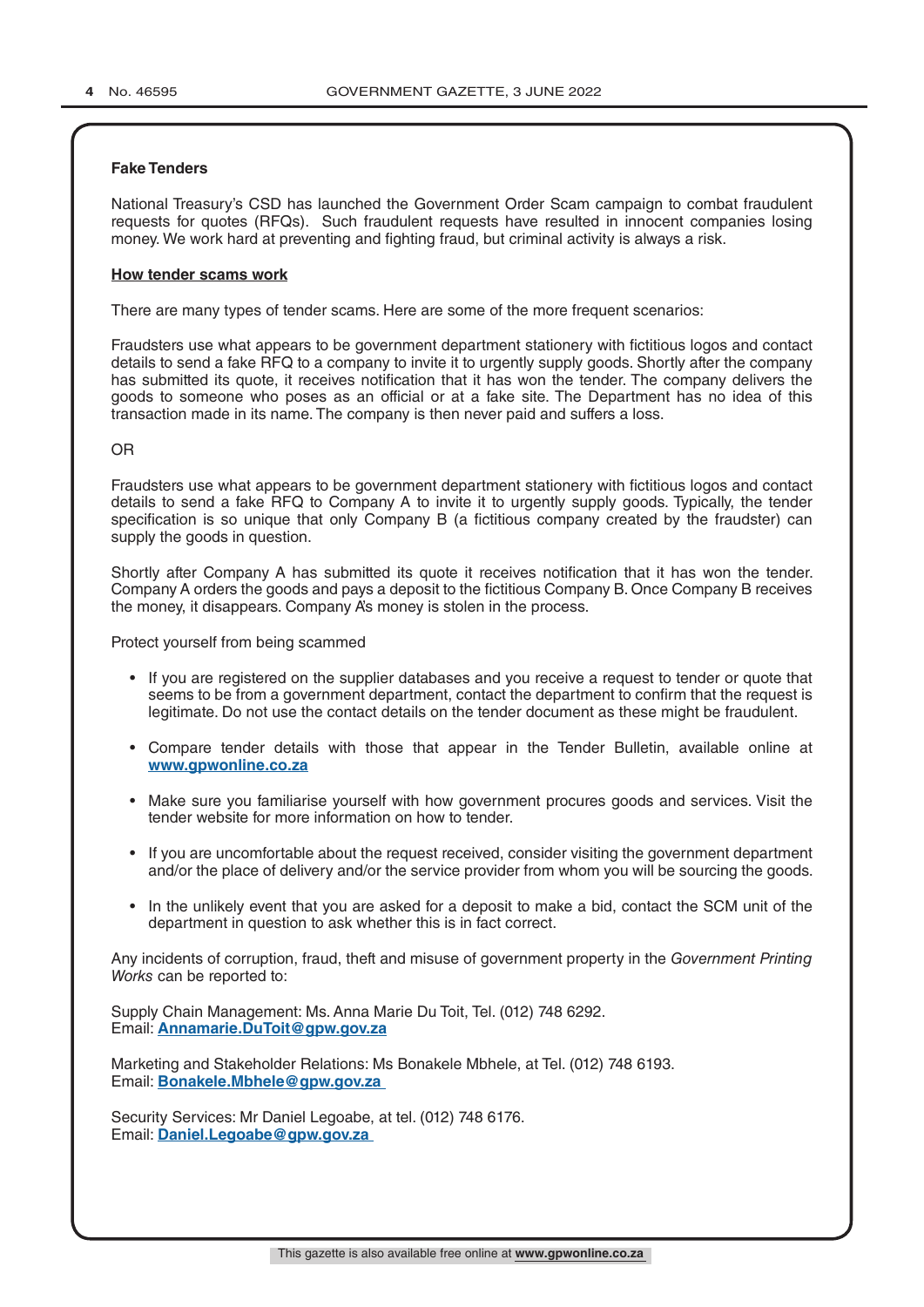# **2022** *Closing times for* **APPLICATIONS FOR NATIONAL LIQUOR LICENCES**

*The closing time is 15:00 sharp on the following days:*

- ➤ **24 December 2021,** Friday for the issue of Friday **07January 2022**
- ➤ **21 January,** Friday for the issue of Friday **04 February 2022**
- ➤ **18 February,** Friday for the issue of Friday **04 March 2022**
- ➤ **18 March,** Friday for the issue of Friday **01 April 2022**
- ➤ **22 April,** Friday for the issue of Friday **06 May 2022**
- ➤ **20 May,** Friday for the issue of Friday **03 June 2022**
- ➤ **17 June,** Friday for the issue of Friday **01 July 2022**
- ➤ **22 July,** Friday for the issue of Friday **05 August 2022**
- ➤ **19 August,** Friday for the issue of Friday **02 September 2022**
- ➤ **23 September,** Friday for the issue of Friday **07 October 2022**
- ➤ **21 October,** Friday for the issue of Friday **04 November 2022**
- ➤ **18 November,** Friday for the issue of Friday **02 December 2022**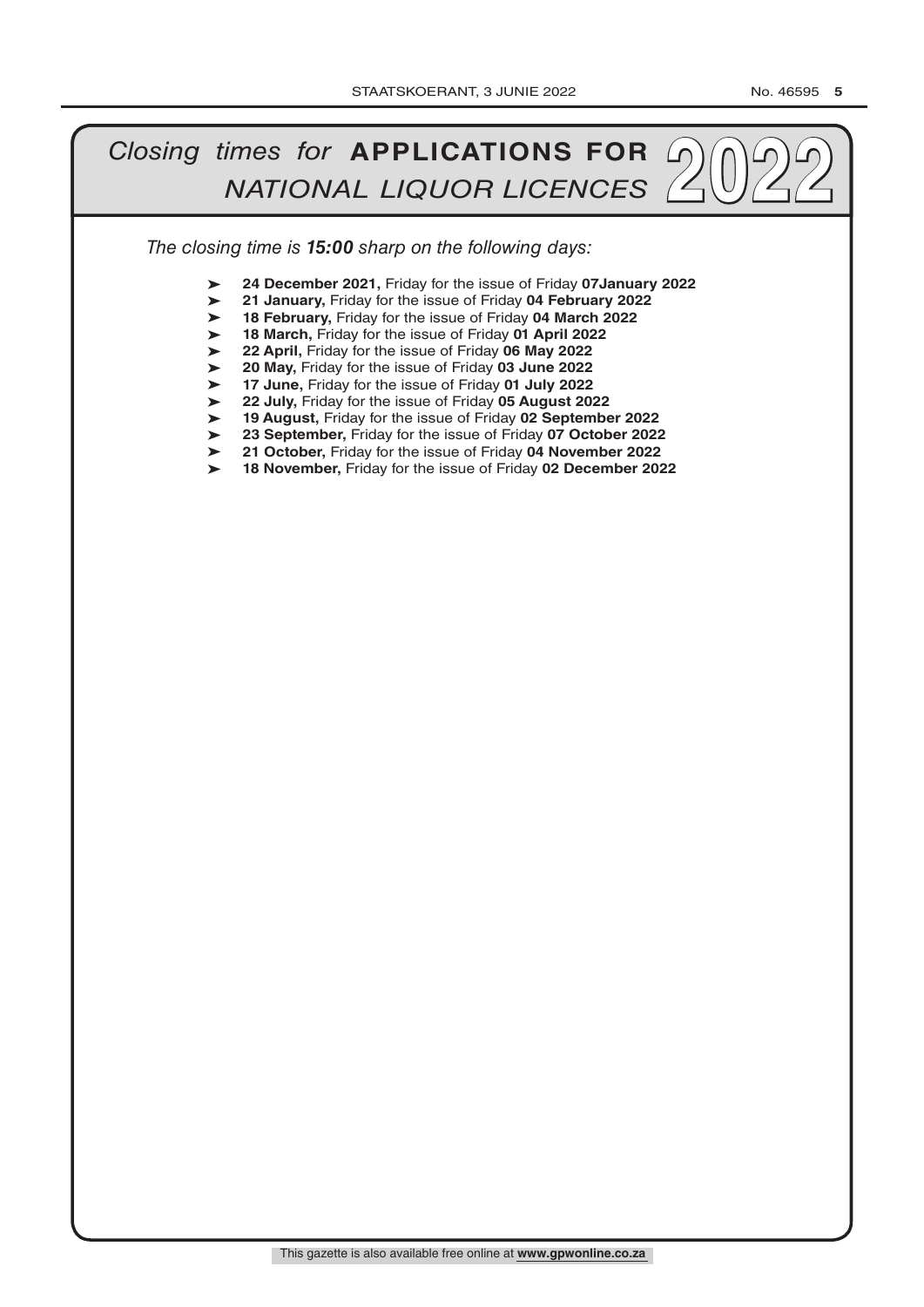The **Government Printing Works** (**GPW**) has established rules for submitting notices in line with its electronic notice processing system, which requires the use of electronic *Adobe* Forms. Please ensure that you adhere to these guidelines when completing and submitting your notice submission.

#### **Closing Times for ACCepTAnCe of noTiCes**

- 1. The *Government Gazette* and *Government Tender Bulletin* are weekly publications that are published on Fridays and the closing time for the acceptance of notices is strictly applied according to the scheduled time for each gazette.
- 2. Please refer to the Submission Notice Deadline schedule in the table below. This schedule is also published online on the Government Printing works website www.gpwonline.co.za

All re-submissions will be subject to the standard cut-off times. **All notices received after the closing time will be rejected**.

| <b>Government Gazette Type</b>                   | <b>Publication</b><br><b>Frequency</b> | <b>Publication Date</b>                                | <b>Submission Deadline</b>          | <b>Cancellations Deadline</b>                              |
|--------------------------------------------------|----------------------------------------|--------------------------------------------------------|-------------------------------------|------------------------------------------------------------|
| <b>National Gazette</b>                          | Weekly                                 | Friday                                                 | Friday 15h00 for next Friday        | Tuesday, 15h00 - 3<br>working days prior to<br>publication |
| <b>Regulation Gazette</b>                        | Weekly                                 | Friday                                                 | Friday 15h00 for next Friday        | Tuesday, 15h00 - 3<br>working days prior to<br>publication |
| <b>Petrol Price Gazette</b>                      | Monthly                                | <b>Tuesday before 1st</b><br>Wednesday of the<br>month | One day before publication          | 1 working day prior to<br>publication                      |
| <b>Road Carrier Permits</b>                      | Weekly                                 | Friday                                                 | Thursday 15h00 for next<br>Friday   | 3 working days prior to<br>publication                     |
| Unclaimed Monies (Justice,<br>Labour or Lawyers) | January /<br>September 2 per<br>vear   | <b>Last Friday</b>                                     | One week before publication         | 3 working days prior to<br>publication                     |
| Parliament (Acts, White<br>Paper, Green Paper)   | As required                            | Any day of the week                                    | None                                | 3 working days prior to<br>publication                     |
| Manuals                                          | <b>Bi- Monthly</b>                     | 2nd and last Thursday<br>of the month                  | One week before publication         | 3 working days prior to<br>publication                     |
| <b>State of Budget</b><br>(National Treasury)    | Monthly                                | 30th or last Friday of<br>the month                    | One week before publication         | 3 working days prior to<br>publication                     |
| <b>Extraordinary Gazettes</b>                    | As required                            | Any day of the week                                    | Before 10h00 on publication<br>date | Before 10h00 on<br>publication date                        |
| Legal Gazettes A, B and C                        | Weekly                                 | Friday                                                 | One week before publication         | Tuesday, 15h00 - 3<br>working days prior to<br>publication |
| <b>Tender Bulletin</b>                           | Weekly                                 | Friday                                                 | Friday 15h00 for next Friday        | Tuesday, 15h00 - 3<br>working days prior to<br>publication |
| Gauteng                                          | Weekly                                 | Wednesday                                              | Two weeks before publication        | 3 days after submission<br>deadline                        |
| <b>Eastern Cape</b>                              | Weekly                                 | Monday                                                 | One week before publication         | 3 working days prior to<br>publication                     |
| <b>Northern Cape</b>                             | Weekly                                 | Monday                                                 | One week before publication         | 3 working days prior to<br>publication                     |
| <b>North West</b>                                | Weekly                                 | Tuesday                                                | One week before publication         | 3 working days prior to<br>publication                     |
| KwaZulu-Natal                                    | Weekly                                 | Thursday                                               | One week before publication         | 3 working days prior to<br>publication                     |
| Limpopo                                          | Weekly                                 | Friday                                                 | One week before publication         | 3 working days prior to<br>publication                     |
| Mpumalanga                                       | Weekly                                 | Friday                                                 | One week before publication         | 3 working days prior to<br>publication                     |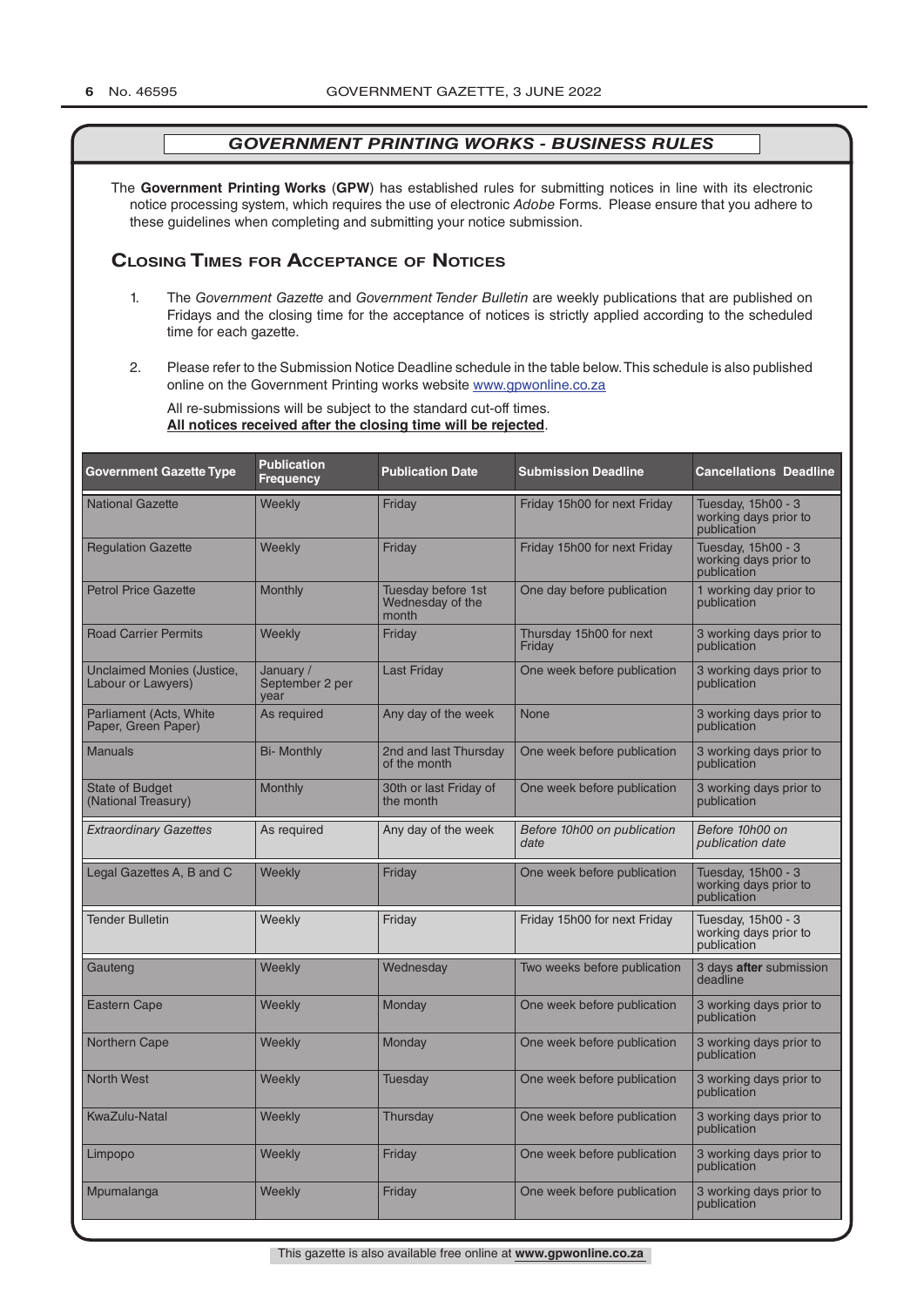| <b>Government Gazette Type</b>          | <b>Publication</b> | <b>Publication Date</b>                              | <b>Submission Deadline</b>   | <b>Cancellations Deadline</b>               |
|-----------------------------------------|--------------------|------------------------------------------------------|------------------------------|---------------------------------------------|
|                                         | Frequency          |                                                      |                              |                                             |
| Gauteng Liquor License<br>Gazette       | Monthly            | Wednesday before<br>the First Friday of the<br>month | Two weeks before publication | 3 working days after<br>submission deadline |
| Northern Cape Liquor<br>License Gazette | <b>Monthly</b>     | First Friday of the<br>month                         | Two weeks before publication | 3 working days after<br>submission deadline |
| National Liquor License<br>Gazette      | <b>Monthly</b>     | First Friday of the<br>month                         | Two weeks before publication | 3 working days after<br>submission deadline |
| Mpumalanga Liquor License<br>Gazette    | <b>Bi-Monthly</b>  | Second & Fourth<br>Friday                            | One week before publication  | 3 working days prior to<br>publication      |

#### **exTrAordinAry gAzeTTes**

3. *Extraordinary Gazettes* can have only one publication date. If multiple publications of an *Extraordinary Gazette* are required, a separate Z95/Z95Prov *Adobe* Forms for each publication date must be submitted.

#### **NOTICE SUBMISSION PROCESS**

- 4. Download the latest *Adobe* form, for the relevant notice to be placed, from the **Government Printing Works** website www.gpwonline.co.za.
- 5. The *Adobe* form needs to be completed electronically using *Adobe Acrobat* / *Acrobat Reader*. Only electronically completed *Adobe* forms will be accepted. No printed, handwritten and/or scanned *Adobe* forms will be accepted.
- 6. The completed electronic *Adobe* form has to be submitted via email to submit.egazette@gpw.gov.za. The form needs to be submitted in its original electronic *Adobe* format to enable the system to extract the completed information from the form for placement in the publication.
- 7. Every notice submitted **must** be accompanied by an official **GPW** quotation. This must be obtained from the *eGazette* Contact Centre.
- 8. Each notice submission should be sent as a single email. The email **must** contain **all documentation relating to a particular notice submission**.
	- 8.1. Each of the following documents must be attached to the email as a separate attachment:
		- 8.1.1. An electronically completed *Adobe* form, specific to the type of notice that is to be placed.
			- 8.1.1.1. For National *Government Gazette* or *Provincial Gazette* notices, the notices must be accompanied by an electronic Z95 or Z95Prov *Adobe* form
			- 8.1.1.2. The notice content (body copy) **MUST** be a separate attachment.
		- 8.1.2. A copy of the official **Government Printing Works** quotation you received for your notice. *(Please see Quotation section below for further details)*
		- 8.1.3. A valid and legible Proof of Payment / Purchase Order: **Government Printing Works** account customer must include a copy of their Purchase Order*.* **Non**-**Government Printing Works** account customer needs to submit the proof of payment for the notice
		- 8.1.4. Where separate notice content is applicable (Z95, Z95 Prov and TForm 3, it should **also** be attached as a separate attachment. *(Please see the Copy Section below, for the specifications)*.
		- 8.1.5. Any additional notice information if applicable.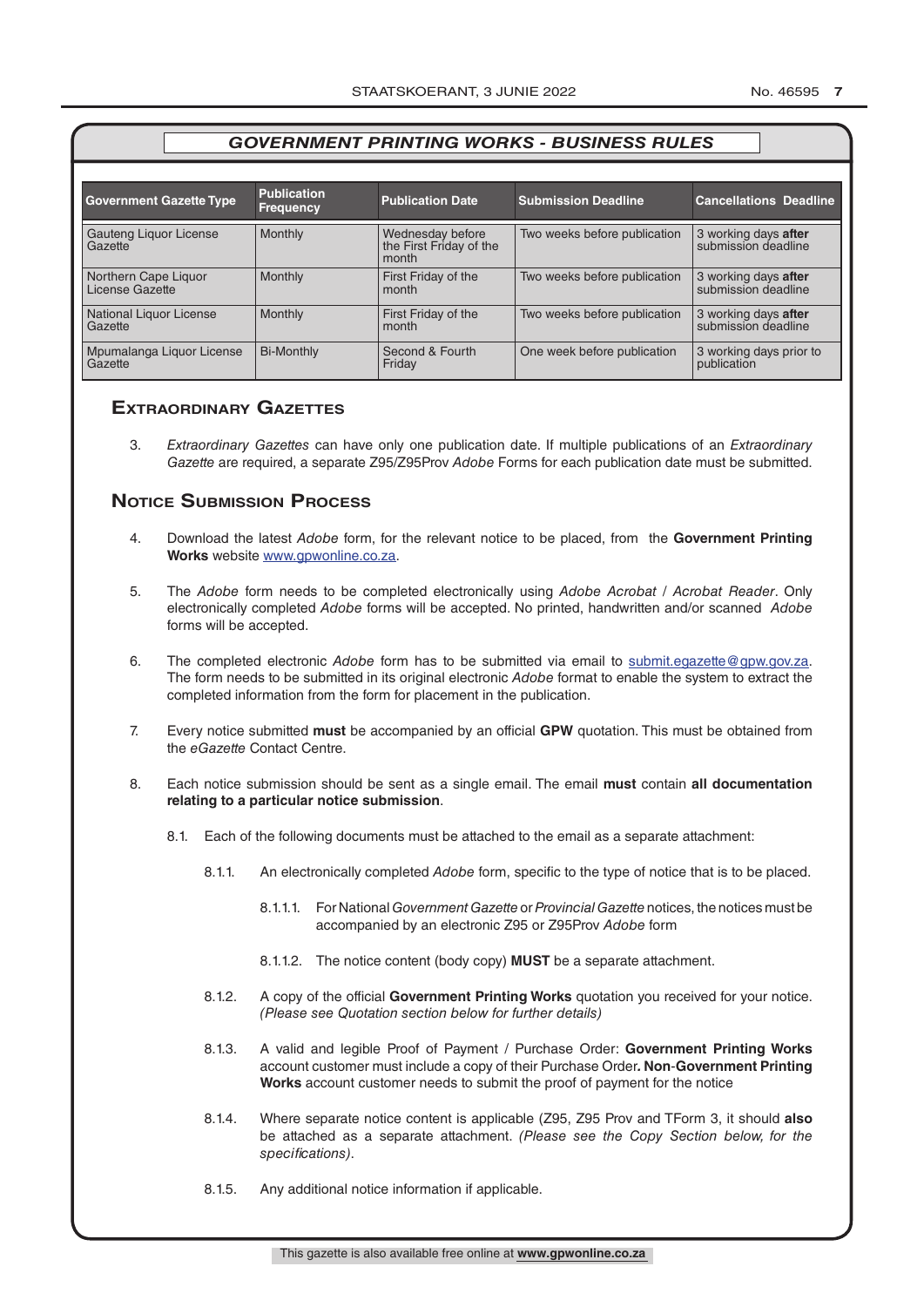- 9. The electronic *Adobe* form will be taken as the primary source for the notice information to be published. Instructions that are on the email body or covering letter that contradicts the notice form content will not be considered. The information submitted on the electronic *Adobe* form will be published as-is.
- 10. To avoid duplicated publication of the same notice and double billing, Please submit your notice **ONLY ONCE.**
- 11. Notices brought to **GPW** by "walk-in" customers on electronic media can only be submitted in *Adobe* electronic form format. All "walk-in" customers with notices that are not on electronic *Adobe* forms will be routed to the Contact Centre where they will be assisted to complete the forms in the required format.
- 12. Should a customer submit a bulk submission of hard copy notices delivered by a messenger on behalf of any organisation e.g. newspaper publisher, the messenger will be referred back to the sender as the submission does not adhere to the submission rules.

#### **QuoTATions**

- 13. Quotations are valid until the next tariff change.
	- 13.1. *Take note:* **GPW**'s annual tariff increase takes place on *1 April* therefore any quotations issued, accepted and submitted for publication up to *31 March* will keep the old tariff. For notices to be published from 1 April, a quotation must be obtained from **GPW** with the new tariffs. Where a tariff increase is implemented during the year, **GPW** endeavours to provide customers with 30 days' notice of such changes.
- 14. Each quotation has a unique number.
- 15. Form Content notices must be emailed to the *eGazette* Contact Centre for a quotation.
	- 15.1. The *Adobe* form supplied is uploaded by the Contact Centre Agent and the system automatically calculates the cost of your notice based on the layout/format of the content supplied.
	- 15.2. It is critical that these *Adobe* Forms are completed correctly and adhere to the guidelines as stipulated by **GPW**.

#### 16. **APPLICABLE ONLY TO GPW ACCOUNT HOLDERS**:

- 16.1. **GPW** Account Customers must provide a valid **GPW** account number to obtain a quotation.
- 16.2. Accounts for **GPW** account customers **must** be active with sufficient credit to transact with **GPW** to submit notices.
	- 16.2.1. If you are unsure about or need to resolve the status of your account, please contact the **GPW** Finance Department prior to submitting your notices. (If the account status is not resolved prior to submission of your notice, the notice will be failed during the process).

#### 17. **APPLICABLE ONLY TO CASH CUSTOMERS:**

- 17.1. Cash customers doing **bulk payments** must use a **single email address** in order to use the **same proof of payment** for submitting multiple notices.
- 18. The responsibility lies with you, the customer, to ensure that the payment made for your notice(s) to be published is sufficient to cover the cost of the notice(s).
- 19. Each quotation will be associated with one proof of payment / purchase order / cash receipt.

#### 19.1. This means that **the quotation number can only be used once to make a payment.**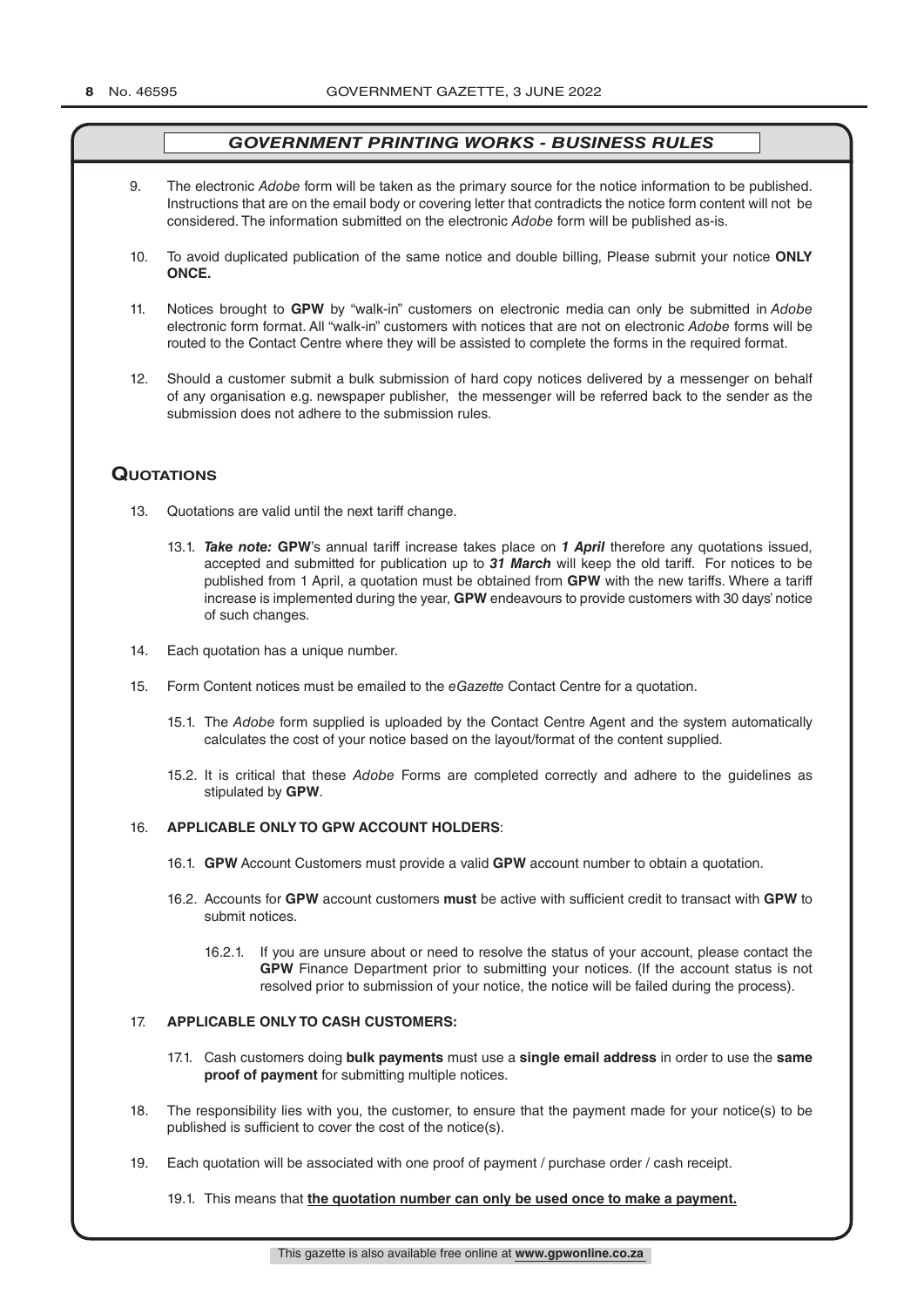#### **COPY (SEPARATE NOTICE CONTENT DOCUMENT)**

- 20. Where the copy is part of a separate attachment document for Z95, Z95Prov and TForm03
	- 20.1. Copy of notices must be supplied in a separate document and may not constitute part of any covering letter, purchase order, proof of payment or other attached documents.

The content document should contain only one notice. (You may include the different translations of the same notice in the same document).

20.2. The notice should be set on an A4 page, with margins and fonts set as follows:

Page size = A4 Portrait with page margins: Top = 40mm, LH/RH = 16mm, Bottom = 40mm; Use font size: Arial or Helvetica 10pt with 11pt line spacing;

Page size = A4 Landscape with page margins:  $Top = 16mm$ , LH/RH = 40mm, Bottom = 16mm; Use font size: Arial or Helvetica 10pt with 11pt line spacing;

#### **CAnCellATions**

- 21. Cancellation of notice submissions are accepted by **GPW** according to the deadlines stated in the table above in point 2. Non-compliance to these deadlines will result in your request being failed. Please pay special attention to the different deadlines for each gazette. Please note that any notices cancelled after the cancellation deadline will be published and charged at full cost.
- 22. Requests for cancellation must be sent by the original sender of the notice and must accompanied by the relevant notice reference number (N-) in the email body.

#### **AmendmenTs To noTiCes**

23. With effect from 01 October 2015, **GPW** will not longer accept amendments to notices. The cancellation process will need to be followed according to the deadline and a new notice submitted thereafter for the next available publication date.

#### **REJECTIONS**

- 24. All notices not meeting the submission rules will be rejected to the customer to be corrected and resubmitted. Assistance will be available through the Contact Centre should help be required when completing the forms. (012-748 6200 or email info.egazette@gpw.gov.za). Reasons for rejections include the following:
	- 24.1. Incorrectly completed forms and notices submitted in the wrong format, will be rejected.
	- 24.2. Any notice submissions not on the correct *Adobe* electronic form, will be rejected.
	- 24.3. Any notice submissions not accompanied by the proof of payment / purchase order will be rejected and the notice will not be processed.
	- 24.4. Any submissions or re-submissions that miss the submission cut-off times will be rejected to the customer. The Notice needs to be re-submitted with a new publication date.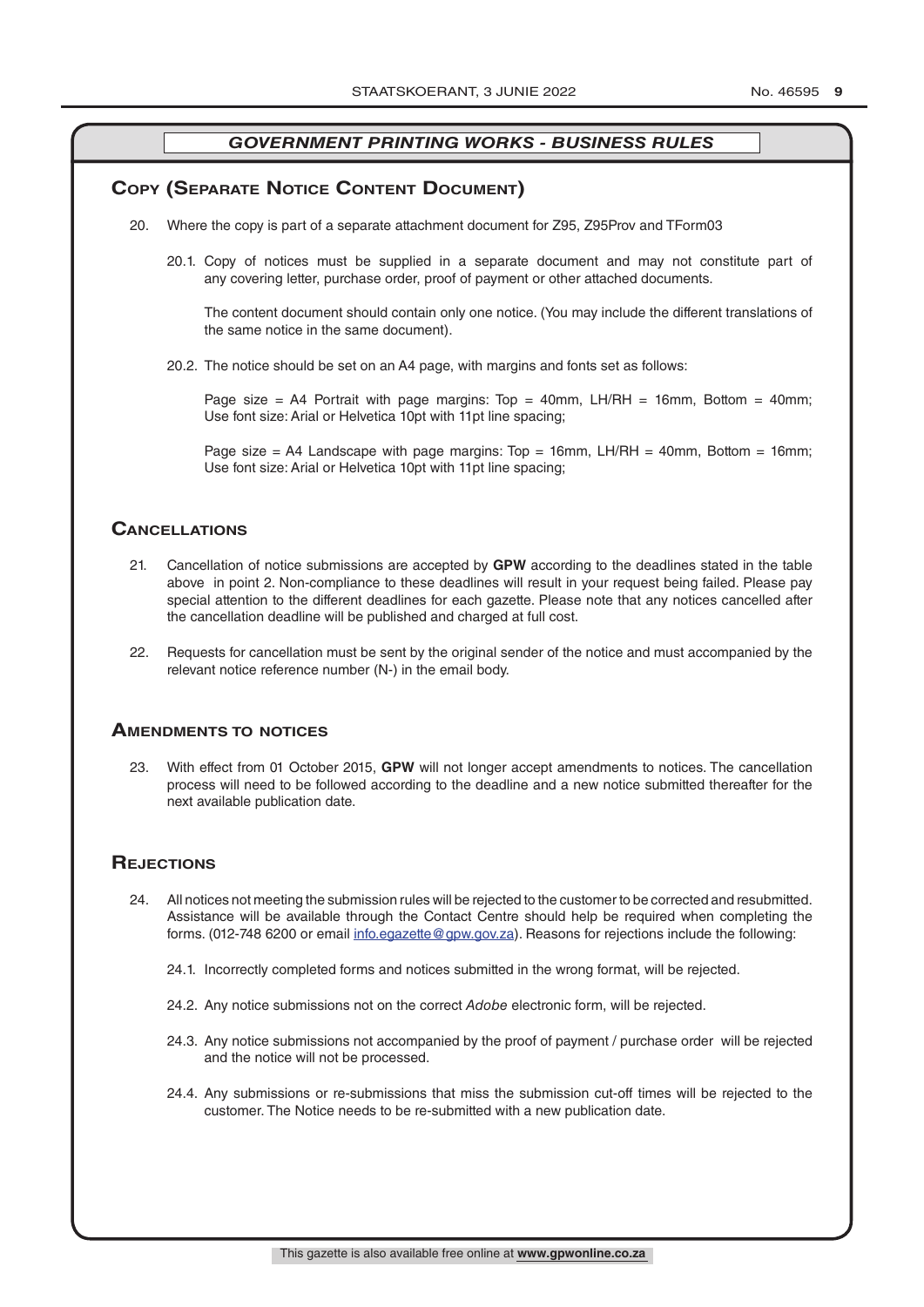#### **ApprovAl of noTiCes**

- 25. Any notices other than legal notices are subject to the approval of the Government Printer, who may refuse acceptance or further publication of any notice.
- 26. No amendments will be accepted in respect to separate notice content that was sent with a Z95 or Z95Prov notice submissions. The copy of notice in layout format (previously known as proof-out) is only provided where requested, for Advertiser to see the notice in final Gazette layout. Should they find that the information submitted was incorrect, they should request for a notice cancellation and resubmit the corrected notice, subject to standard submission deadlines. The cancellation is also subject to the stages in the publishing process, i.e. If cancellation is received when production (printing process) has commenced, then the notice cannot be cancelled.

#### **governmenT prinTer indemnified AgAinsT liAbiliTy**

- 27. The Government Printer will assume no liability in respect of—
	- 27.1. any delay in the publication of a notice or publication of such notice on any date other than that stipulated by the advertiser;
	- 27.2. erroneous classification of a notice, or the placement of such notice in any section or under any heading other than the section or heading stipulated by the advertiser;
	- 27.3. any editing, revision, omission, typographical errors or errors resulting from faint or indistinct copy.

#### **liAbiliTy of AdverTiser**

28. Advertisers will be held liable for any compensation and costs arising from any action which may be instituted against the Government Printer in consequence of the publication of any notice.

#### **CusTomer inQuiries**

Many of our customers request immediate feedback/confirmation of notice placement in the gazette from our Contact Centre once they have submitted their notice – While **GPW** deems it one of their highest priorities and responsibilities to provide customers with this requested feedback and the best service at all times, we are only able to do so once we have started processing your notice submission.

**GPW** has a 2-working day turnaround time for processing notices received according to the business rules and deadline submissions.

Please keep this in mind when making inquiries about your notice submission at the Contact Centre.

- 29. Requests for information, quotations and inquiries must be sent to the Contact Centre ONLY.
- 30. Requests for Quotations (RFQs) should be received by the Contact Centre at least **2 working days** before the submission deadline for that specific publication.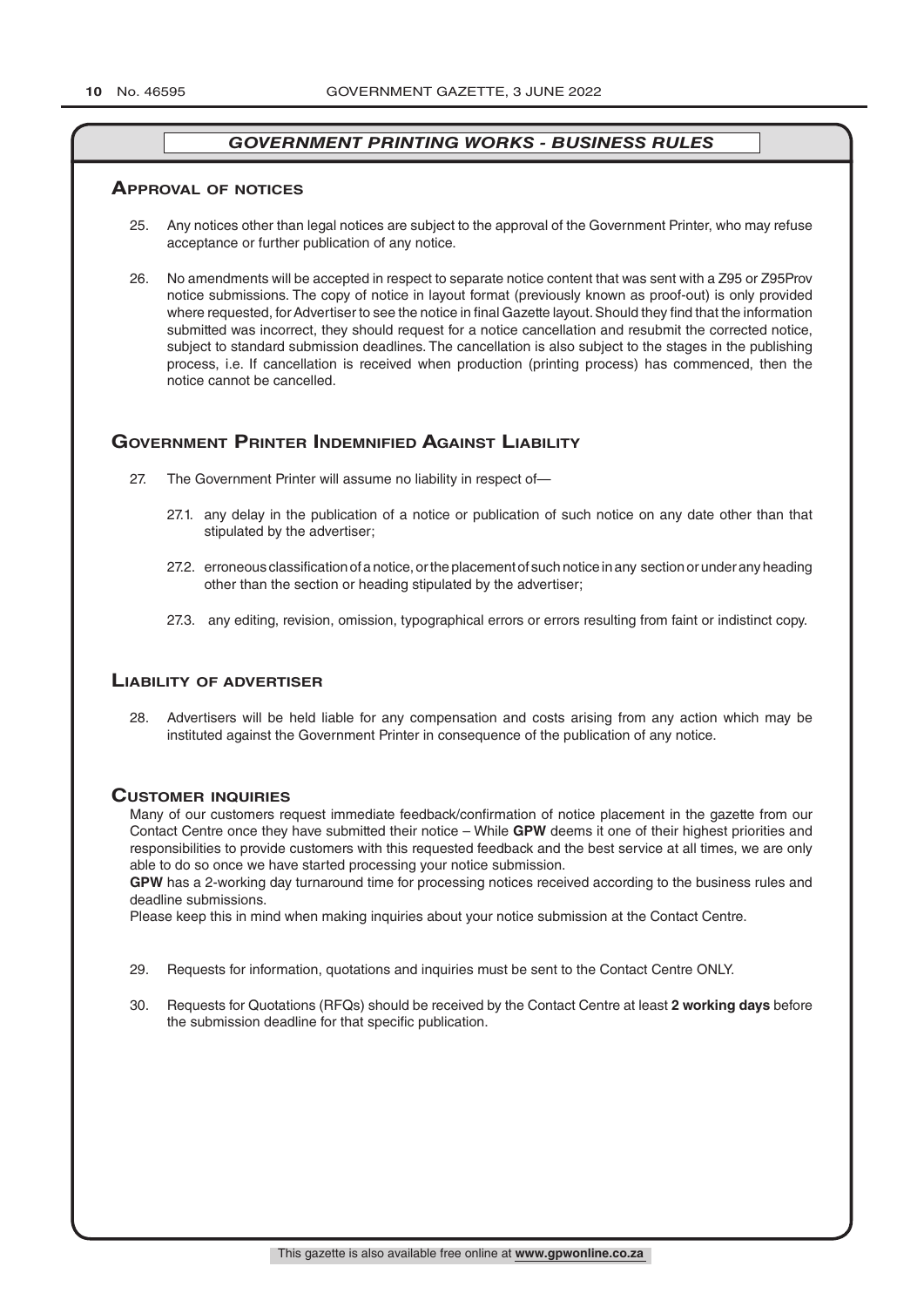#### **pAymenT of CosT**

- 31. The Request for Quotation for placement of the notice should be sent to the Gazette Contact Centre as indicated above, prior to submission of notice for advertising.
- 32. Payment should then be made, or Purchase Order prepared based on the received quotation, prior to the submission of the notice for advertising as these documents i.e. proof of payment or Purchase order will be required as part of the notice submission, as indicated earlier.
- 33. Every proof of payment must have a valid **GPW** quotation number as a reference on the proof of payment document.
- 34. Where there is any doubt about the cost of publication of a notice, and in the case of copy, an enquiry, accompanied by the relevant copy, should be addressed to the Gazette Contact Centre, **Government Printing Works**, Private Bag X85, Pretoria, 0001 email: info.egazette@gpw.gov.za before publication.
- 35. Overpayment resulting from miscalculation on the part of the advertiser of the cost of publication of a notice will not be refunded, unless the advertiser furnishes adequate reasons why such miscalculation occurred. In the event of underpayments, the difference will be recovered from the advertiser, and future notice(s) will not be published until such time as the full cost of such publication has been duly paid in cash or electronic funds transfer into the **Government Printing Works** banking account.
- 36. In the event of a notice being cancelled, a refund will be made only if no cost regarding the placing of the notice has been incurred by the **Government Printing Works**.
- 37. The **Government Printing Works** reserves the right to levy an additional charge in cases where notices, the cost of which has been calculated in accordance with the List of Fixed Tariff Rates, are subsequently found to be excessively lengthy or to contain overmuch or complicated tabulation.

#### **proof of publiCATion**

- 38. Copies of any of the *Government Gazette* or *Provincial Gazette* can be downloaded from the **Government Printing Works** website www.gpwonline.co.za free of charge, should a proof of publication be required.
- 39. Printed copies may be ordered from the Publications department at the ruling price. The **Government Printing Works** will assume no liability for any failure to post or for any delay in despatching of such *Government Gazette*(s)

**Fax:** 012-323-9574

#### *GOVERNMENT PRINTING WORKS CONTACT INFORMATION*

| <b>Physical Address:</b>                                                                                                 | <b>Postal Address:</b> | <b>GPW Banking Details:</b>                                                                               |
|--------------------------------------------------------------------------------------------------------------------------|------------------------|-----------------------------------------------------------------------------------------------------------|
| <b>Government Printing Works</b>                                                                                         | Private Bag X85        | <b>Bank: ABSA Bosman Street</b>                                                                           |
| 149 Bosman Street                                                                                                        | Pretoria               | <b>Account No.: 405 7114 016</b>                                                                          |
| Pretoria                                                                                                                 | 0001                   | <b>Branch Code: 632-005</b>                                                                               |
| For Gazette and Notice submissions: Gazette Submissions:<br>For queries and quotations, contact: Gazette Contact Centre: |                        | <b>E-mail:</b> submit.egazette@gpw.gov.za<br><b>E-mail:</b> info.egazette@gpw.gov.za<br>Tel: 012-748 6200 |
| <b>Contact person for subscribers: Mrs M. Toka:</b>                                                                      |                        | <b>E-mail:</b> subscriptions $@$ gpw.gov.za<br><b>Tel:</b> 012-748-6066 / 6060 / 6058                     |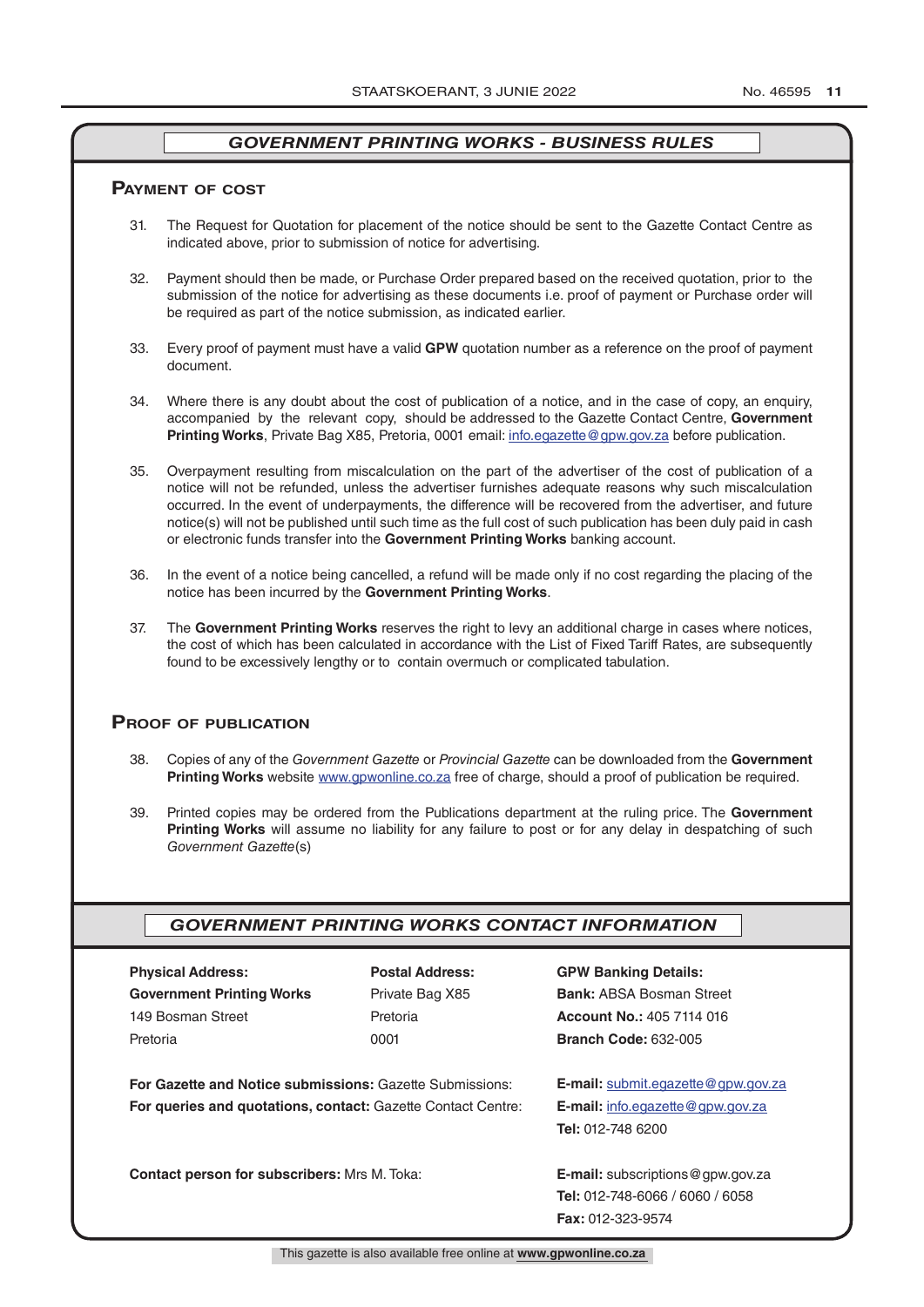#### **Form 2**

**Vorm 2**

## GENERAL NOTICES

#### **NOTICE 1101 OF 2022**

#### **DEPARTMENT OF TRADE AND INDUSTRY**

#### **LIQUOR ACT, 1989**

#### **NOTICE OF APPLICATIONS FOR LIQUOR LICENSES**

Notice is hereby given that the applicants specified in the Schedule hereto have given notice of their intention to lodge applications for liquor licences in respect of premises situated in the districts indicated in the Schedule

The applications concerned may, up to and including the last date on which an objection against or representations or a petition in support of such applications may be lodged in terms of the regulations, upon request and free of charge, be inspected by any person at the office of the magistrate of the district from which they emanate

#### **SCHEDULE**

The undermentioned figures used in brackets in the Schedule, have the following meanings:

- (1) = Full name, street and postal address of applicant.
- $(2)$  = Kind of licence applied for.
- $(3)$  = Kind of liquor to be sold.
- $(4)$  = Name under which business is to be conducted and full address of premises.
- $(5)$  = Determination, consent, approval or authority applied for (see regulation 5).

### ALGEMENE KENNISGEWINGS

#### **KENNISGEWING 1101 VAN 2022**

#### **DEPARTEMENT VAN HANDEL EN NYWERHEID**

#### **DRANKWET, 1989**

#### **KENNISGEWING VAN AANSOEKE OM DRANKLISENSIES**

Kennis word hierby gegee dat die aansoekers in die Bylae hierby gespesifiseer, kennis gegee het van hulle voor-neme om aansoeke om dranklisensies in te dien ten opsigte van persele geleë in die distrikte wat in die Bylae aangedui is

Die betrokke aansoeke kan tot en met die laaste dag waarop 'n beswaar teen of vertoë of 'n petisie ter ondersteuning van sodanige aansoeke ingevolge die regulasies ingedien kan word, op versoek gratis deur enige persoon by die kantoor van die landdros van die distrik van waar sodanige aansoeke afkomstig is, ondersoek word

#### **BYLAE**

Onderstaande syfers, wat tussen hakies in die Bylae gebruik word, het die volgende betekenisse:

- (1) = Volledige naam, straat- en posadres van aansoeker.
- (2) = Soort lisensie waarvoor aansoek gedoen word.
- (3) = Soort drank wat verkoop sal word.
- (4) = Naam waaronder besigheid gedoen sal word en volledige adres van perseel.
- (5) = Bepaling, toestemming, goedkeuring of magtiging waarom aansoek gedoen word (sien regulasie 5).

#### LIMPOPO

#### **NAMAKGALE NAMAKGALE**

- (1) **LISBORN MOHLALA,** 8306125434087, STAND NO. 21 ZONE A, NAMAKGALE; C/O HARRY MASHAO CONSULTING PO BOX 3577 TZANEEN 0850. (2) SPECIAL LIQUOR LICENSE (TAVERN) (2)
- 
- 
- (4) 21 JUMP STREET BAR, STAND NO. 21 ZONE A,
- NAMAKGALE<br>41(1)a (5) 41(1)a (5) 41(1)a

- (1) **LISBORN MOHLALA,** 8306125434087, STAND NO. 21 ZONE A, NAMAKGALE; C/O HARRY MASHAO CONSULTING PO BOX 3577 TZANEEN 0850.<br>SPECIAL LIQUOR LICENSE (TAVERN)
- 
- (3) All kinds of liquor (3) All kinds of liquor
	- (4) 21 JUMP STREET BAR, STAND NO. 21 ZONE A,
	- NAMAKGALE<br>41(1)a
	-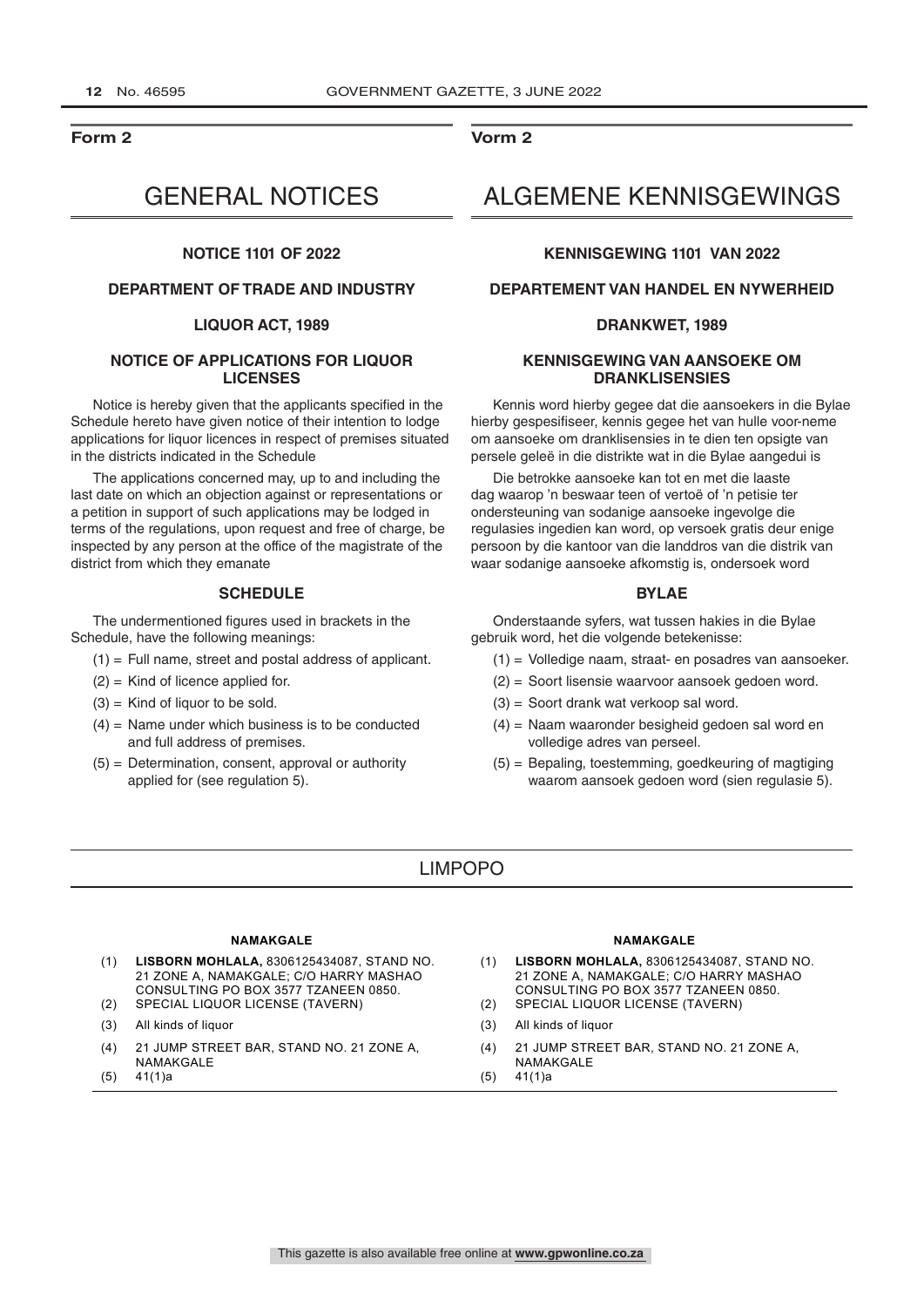- (1) **JERRY SIPHO RAKHABALE,** 8208085827088, STAND NO. 002 BLOCK A, MORUDJI VILLAGE, GA-MODJDJI, BOLOBEDU, C/O HARRY MASHAO CONSULTING PO BOX 3577 TZANEEN 0850
- 
- 
- (4) MOJERREZA CORNER, STAND NO. 002 BLOCK A, MORUDJI VILLAGE, GA- MODJDJI, BOLOBEDU
- 

#### **BOLOBEDU BOLOBEDU**

- (1) **JERRY SIPHO RAKHABALE,** 8208085827088, STAND NO. 002 BLOCK A, MORUDJI VILLAGE, GA-MODJDJI, BOLOBEDU, C/O HARRY MASHAO CONSULTING PO BOX 3577 TZANEEN 0850
- (2) SPECIAL LIQUOR LICENSE(TAVERN) (2) SPECIAL LIQUOR LICENSE(TAVERN)
- (3) All kinds of liquor (3) All kinds of liquor
	- (4) MOJERREZA CORNER, STAND NO. 002 BLOCK A,
	- MORUDJI VILLAGE, GA- MODJDJI, BOLOBEDU
- (5) 41(1)a (5) 41(1)a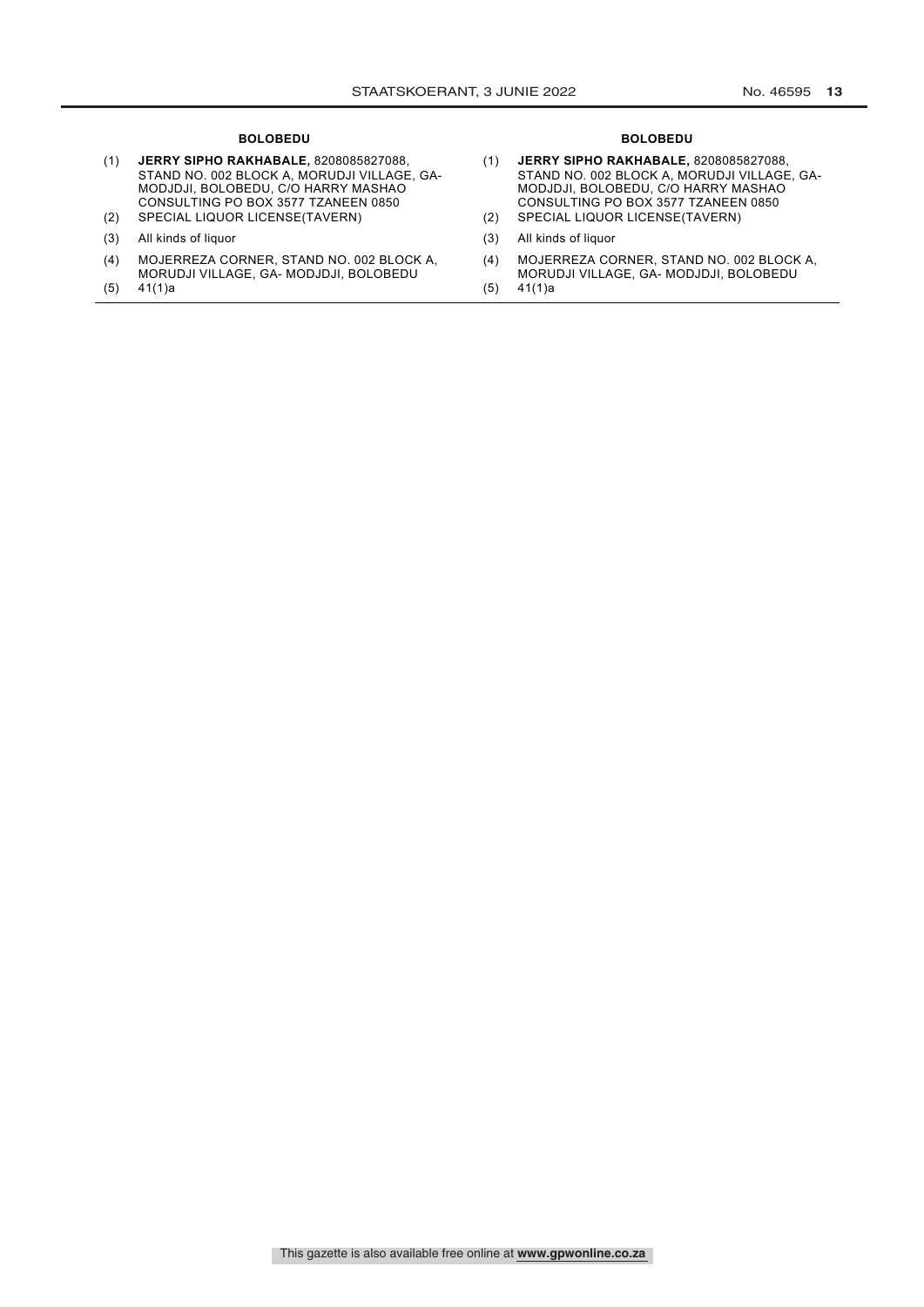This gazette is also available free online at **www.gpwonline.co.za**